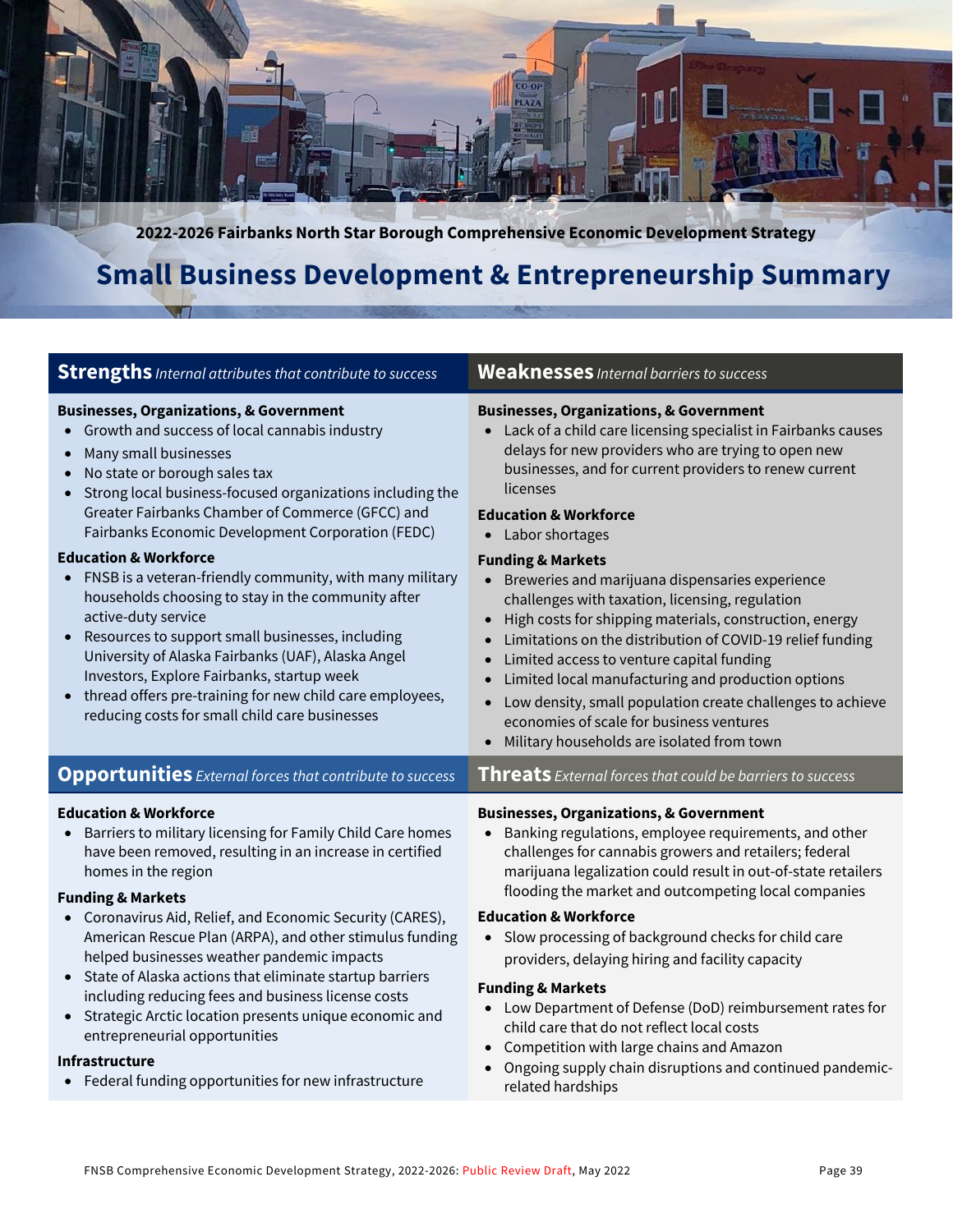| <b>Where</b><br><b>We Are</b> | What measurements can we use to track progress?<br>Where do we want to be in 5 years?                                                                                                                                                                  | 2026<br><b>Targets</b> |
|-------------------------------|--------------------------------------------------------------------------------------------------------------------------------------------------------------------------------------------------------------------------------------------------------|------------------------|
| 69%<br>(2022)                 | FNSB Businesses Experiencing Hardship from COVID-19 - Based on a survey of 35 businesses<br>conducted by FEDC, January 2022                                                                                                                            | $0\%$                  |
| 2,438<br>(2019)               | <b>Number of Small Businesses in FNSB - Total number of business establishments with 49 or</b><br>fewer employees in FNSB; more than half of these businesses have fewer than 5 employees<br>This represents 97% of all businesses in FNSB             | 2,560                  |
| 5,992<br>(2018)               | Self-Employed Individuals - Based on nonemployer statistics that count businesses with no<br>employees; these businesses generated a combined \$236 M in receipts in 2018<br>This represents a 3% increase from 2016, with 5,802 nonemployment in 2018 | 6,292                  |

*Sources: Business Hardship from FEDC's Annual Business Survey, January 2022; Businesses in FNSB from the U.S. Bureau of Labor Statistics, Quarterly Census of Employment Wages; Self-Employed Individuals from the U.S. Census*



"I would like to see government better listen and act on the requests of business owners who spend time vocalizing their issues."

"The federal funding really helped small businesses. The State also did several things that made things easier, such as free business licenses. We need to continue to provide education and resources for owners and entrepreneurs."

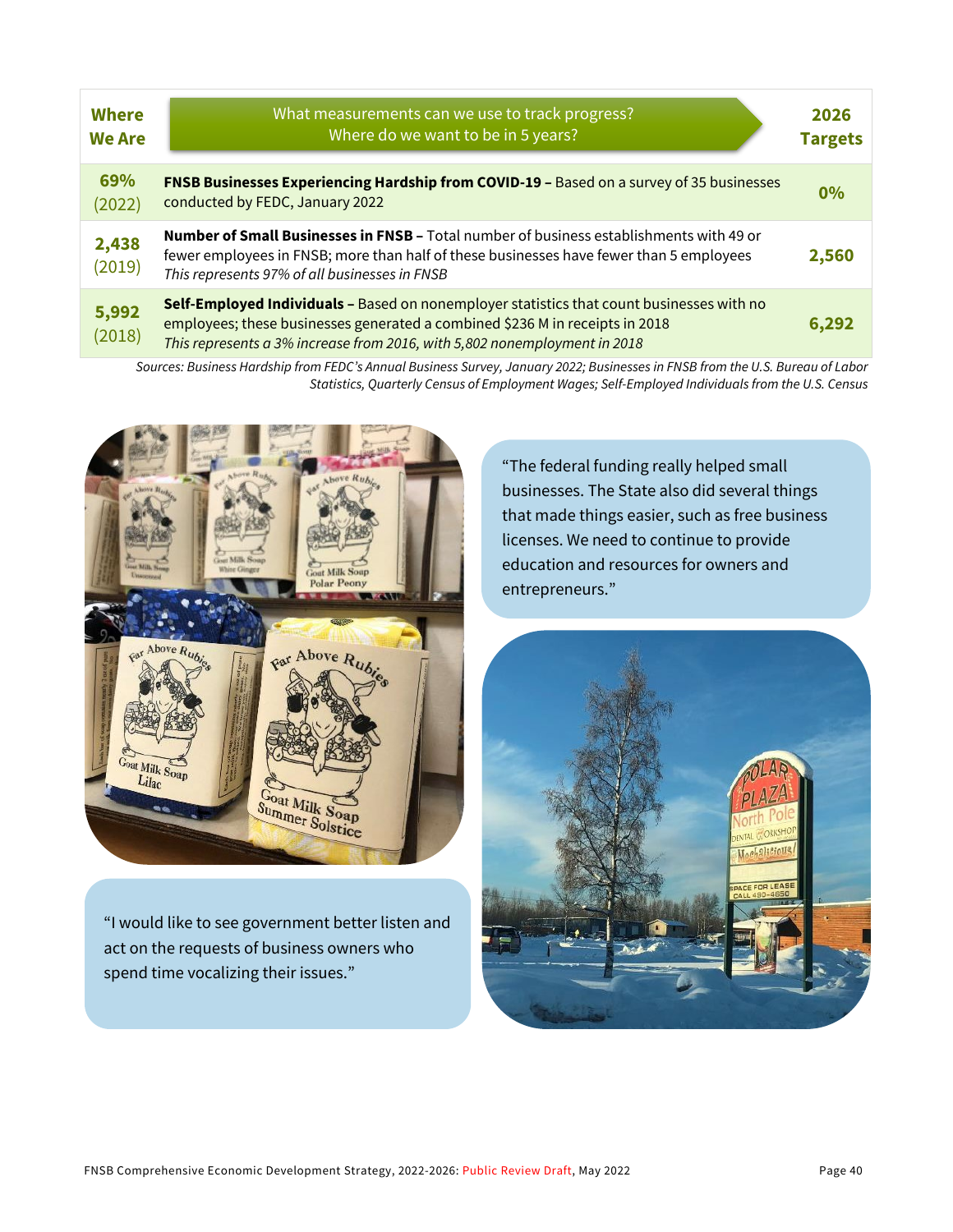#### **Small Business Development & EntrepreneurshipObjectives** *– Long term improvements and*

*changes we want to see in five years or more*



1. The Fairbanks North Star Borough is a business-friendly community, offering an environment where small businesses grow and thrive.



2. Entrepreneurs have access to the resources and information they need to successfully launch businesses and related efforts that fill a unique economic development niche.

"FEDC is doing an awesome job. They're keeping our community defense oriented, and working on issues like natural gas."

"We have a not user-friendly downtown. Navigation is hard, parking is harder, there are no bike lanes, no public restrooms, no housing, etc."

"We should expand advocacy to promote the entrepreneurial opportunity of becoming a state-licensed child care provider."

#### **Strategies & Actions** – *Activities we will implement over the next five years to accomplish goals & targets*

- **1. Promote Local**  Expand promotion and marketing of local businesses and products. *(Objective 1)*
	- a. Encourage Interior Alaska businesses to join BuyAlaska.com.
	- b. Assist local businesses with trainings on digital and online effectiveness and networking topics.
	- c. Increase events, advertising, and services associated with the Fairbanks First: Shop Local program to encourage greater business participation; expand military discount participation and promotion through Explore Fairbanks.
	- d. Host a community event during the annual Small Business Saturday activities in November.
- **2. Build Knowledge & Capacity**  Connect business owners and entrepreneurs with information and training. *(Objectives 1, 2)*
	- a. Promote existing online resources, including the extensive existing library of online workshops from the Alaska Small Business Development Center (SBDC) and Alaska Manufacturers Extension Partnership (MEP); create a one-stop shop for resources, trainings, and funding.
	- b. Encourage those interested in starting a small business to connect with advisors at the Small Business Development Center, Fairbanks Economic Development Corporation, and the Job Training Center.
	- c. Hold trainings and job fairs, including potentially a small business-focused job fair.
	- d. Assist small businesses with the trademark and copyright process, promotional tools.
	- e. Partner with the Veterans Administration to connect veterans with business startup resources.
	- f. Offer trainings to entrepreneurs on how to use Airbnb and other online tools to promote activities and tours.

*See Research and Innovation section for related recommendations.*

- **3. Address Barriers**  Identify and address barriers to small business success. *(Objectives 1, 2)*
	- a. Address challenges in the child care sector, including advocating for a child care licensing specialist in Fairbanks and for child care providers to use alternative (non-state) services for background checks for new employees.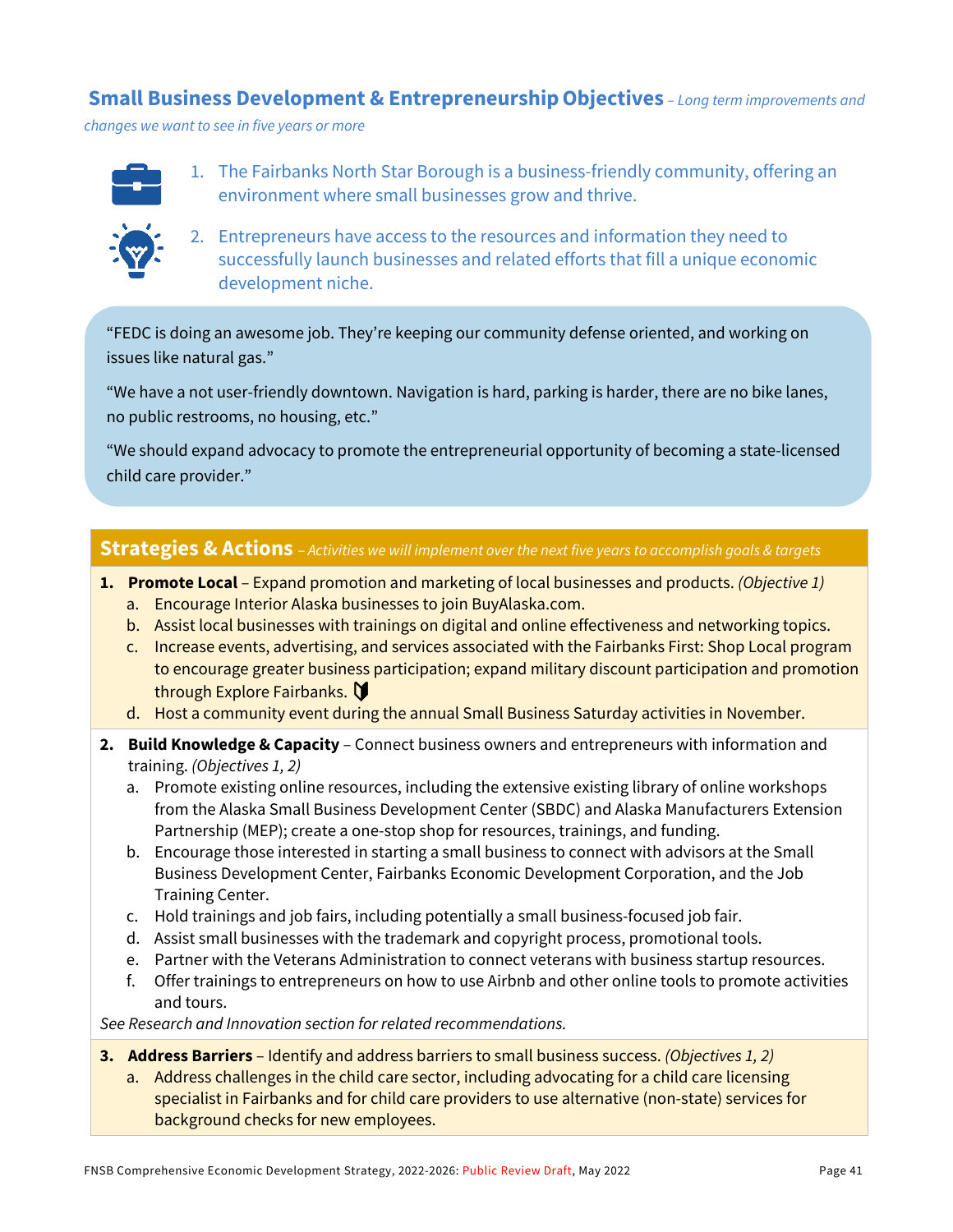- b. Reduce barriers in the marijuana industry, including supporting statewide tax reform, revision of license caps, address banking challenges, and revisiting prohibition of children at retail sites.
- c. Support regulatory updates and licensing improvements to reduce barriers for breweries, bars, and other establishments.
- **4. Fund Entrepreneurs**  Connect entrepreneurs with startup funding. *(Objective 2)*
	- a. Better promote and utilize the Kiva crowd-funded microfinance program (FEDC as Trustee).
	- b. Continue to advocate for relief funding for businesses impacted by the pandemic.
	- c. Facilitate networking and connections between investors and entrepreneurs (e.g., Alaska Angel Conference).
- **5. Identify Opportunities** Promote and encourage small business opportunities for services and goods with high demand and unmet needs in the community. *(Objective 2)*
	- a. Identify areas where existing businesses are not meeting community needs and promote small business development opportunities.





#### **Other Relevant Resources**

- **Greater Fairbanks Chamber of Commerce**[: Website.](https://www.fairbankschamber.org/)
- **Fairbanks Economic Development Corporation**[: Website.](https://www.investfairbanks.com/)
- **Alaska Small Business Development Center:** [Website.](https://aksbdc.org/)
- **Alaska Manufacturing Extension Partnership**: [Website.](https://alaska-mep.com/)
- **Fairbanks Economic Development Corporation**: List of Small Business Resources[. Here.](https://www.investfairbanks.com/business-resources/)
- **Alaska Small Business Development Center:** Annual Business Survey. [Here.](https://aksbdc.org/about/annual-reports/)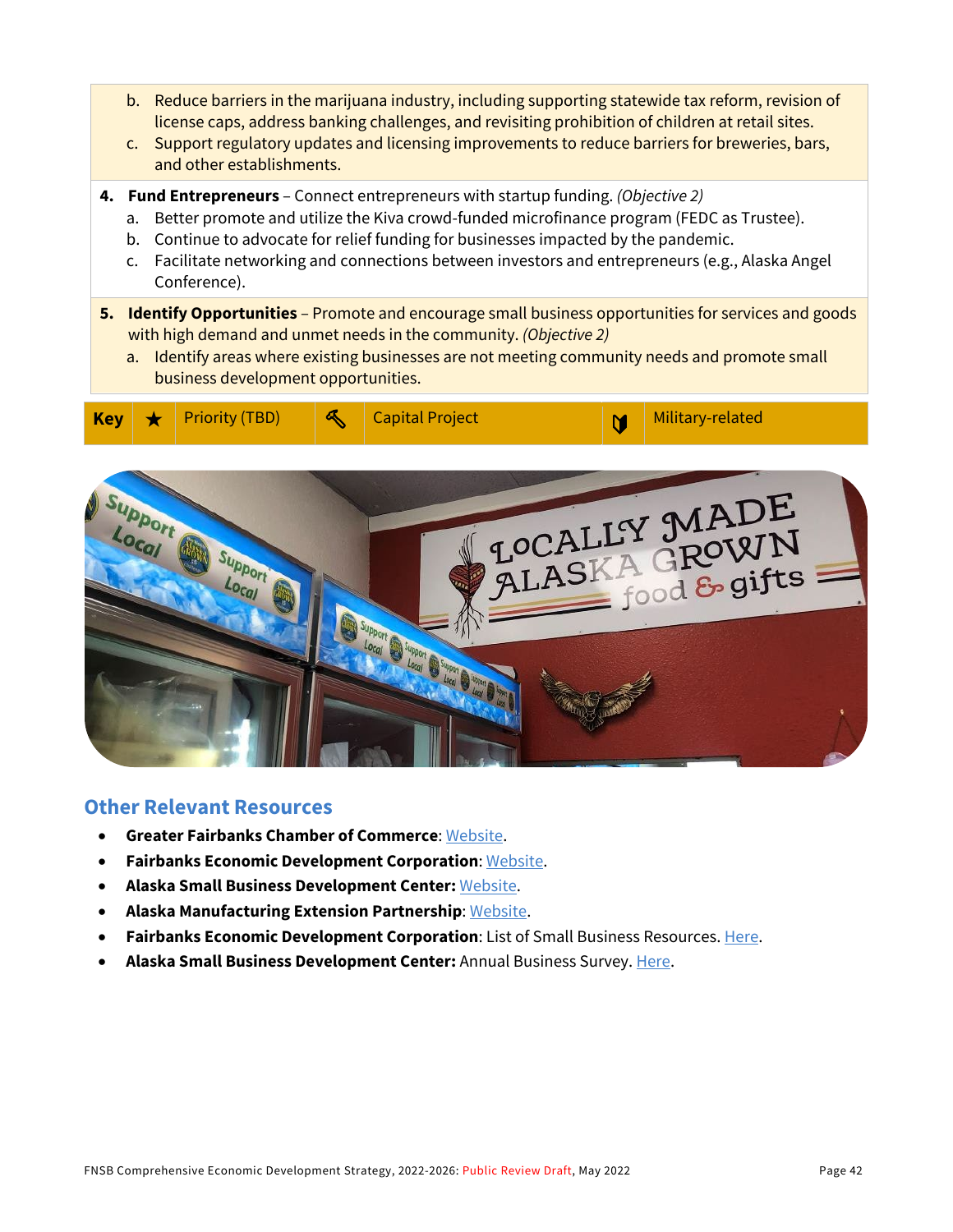# **Small Business Development & Entrepreneurship**

*See Appendix A for a list of acronyms.*

### **Strategy #1: Promote Local – Expand promotion and marketing of local businesses and products.**

| <b>Capital</b><br><b>Project?</b> |                | <b>Action</b>                                                                                                                                                                                                                            | Lead                              | <b>Support</b> | <b>Estimated</b><br><b>Resources</b> | <b>Target</b><br><b>Completion</b> |
|-----------------------------------|----------------|------------------------------------------------------------------------------------------------------------------------------------------------------------------------------------------------------------------------------------------|-----------------------------------|----------------|--------------------------------------|------------------------------------|
|                                   |                | a. Encourage Interior Alaska businesses to join BuyAlaska.com.                                                                                                                                                                           | <b>SBDC</b>                       | <b>FEDC</b>    | <b>TBD</b>                           | <b>Ongoing</b>                     |
|                                   |                | <b>b.</b> Assist local businesses with trainings on digital and online<br>effectiveness and networking topics.                                                                                                                           | <b>SBDC</b>                       | <b>FEDC</b>    | TBD                                  | Ongoing                            |
|                                   | $\mathsf{c}$ . | Increase events, advertising, and services associated with<br>the Fairbanks First: Shop Local program to encourage<br>greater business participation; expand military discount<br>participation and promotion through Explore Fairbanks. | FEDC, Explore<br><b>Fairbanks</b> |                | <b>TBD</b>                           | <b>Ongoing</b>                     |
|                                   |                | d. Host a community event during the annual Small Business<br>Saturday activities in November.                                                                                                                                           | <b>SBDC</b>                       | FEDC, GFCC     | TBD                                  | Ongoing                            |

## **Strategy #2: Build Knowledge & Capacity – Connect business owners and entrepreneurs with information and training.**

| <b>Capital</b> | <b>Action</b>  |                                                                                                                                                                                                                                                      | Lead                     | <b>Support</b>                  | <b>Estimated</b>               | <b>Target</b>                |
|----------------|----------------|------------------------------------------------------------------------------------------------------------------------------------------------------------------------------------------------------------------------------------------------------|--------------------------|---------------------------------|--------------------------------|------------------------------|
| Project?       |                | <b>a.</b> Promote existing online resources, including the extensive<br>existing library of online workshops from the SBDC and<br>Alaska Manufacturers Extension Partnership (MEP); create a<br>one-stop shop for resources, trainings, and funding. | <b>BDC</b>               | FEDC, Alaska MEP, GFCC          | <b>Resources</b><br><b>TBD</b> | <b>Completion</b><br>Ongoing |
|                | b.             | Encourage those interested in starting a small business to<br>connect with advisors at the SBDC, FEDC, and the Job<br>Training Center.                                                                                                               | BDC, FEDC                | Job Training Center, Center ICE | <b>TBD</b>                     | Ongoing                      |
|                | $\mathsf{c}$ . | Hold trainings and job fairs, including potentially a small<br>business-focused job fair.                                                                                                                                                            | <b>FEDC</b>              | <b>SBDC</b>                     | <b>TBD</b>                     | Ongoing                      |
|                |                | <b>d.</b> Assist small businesses with the trademark and copyright<br>process, promotional tools.                                                                                                                                                    | <b>SBDC</b>              | FEDC, Center ICE                | <b>TBD</b>                     | Ongoing                      |
|                |                | <b>e.</b> Partner with the Veterans Administration (VA) to connect<br>veterans with business startup resources.                                                                                                                                      | <b>FEDC</b>              | SBDC, VA, DoD                   | <b>TBD</b>                     | Ongoing                      |
|                | f.             | Offer trainings to entrepreneurs on how to use AirBnB and<br>other online tools to promote activities and tours.                                                                                                                                     | <b>Explore Fairbanks</b> | FEDC, SBDC                      | <b>TBD</b>                     | Ongoing                      |